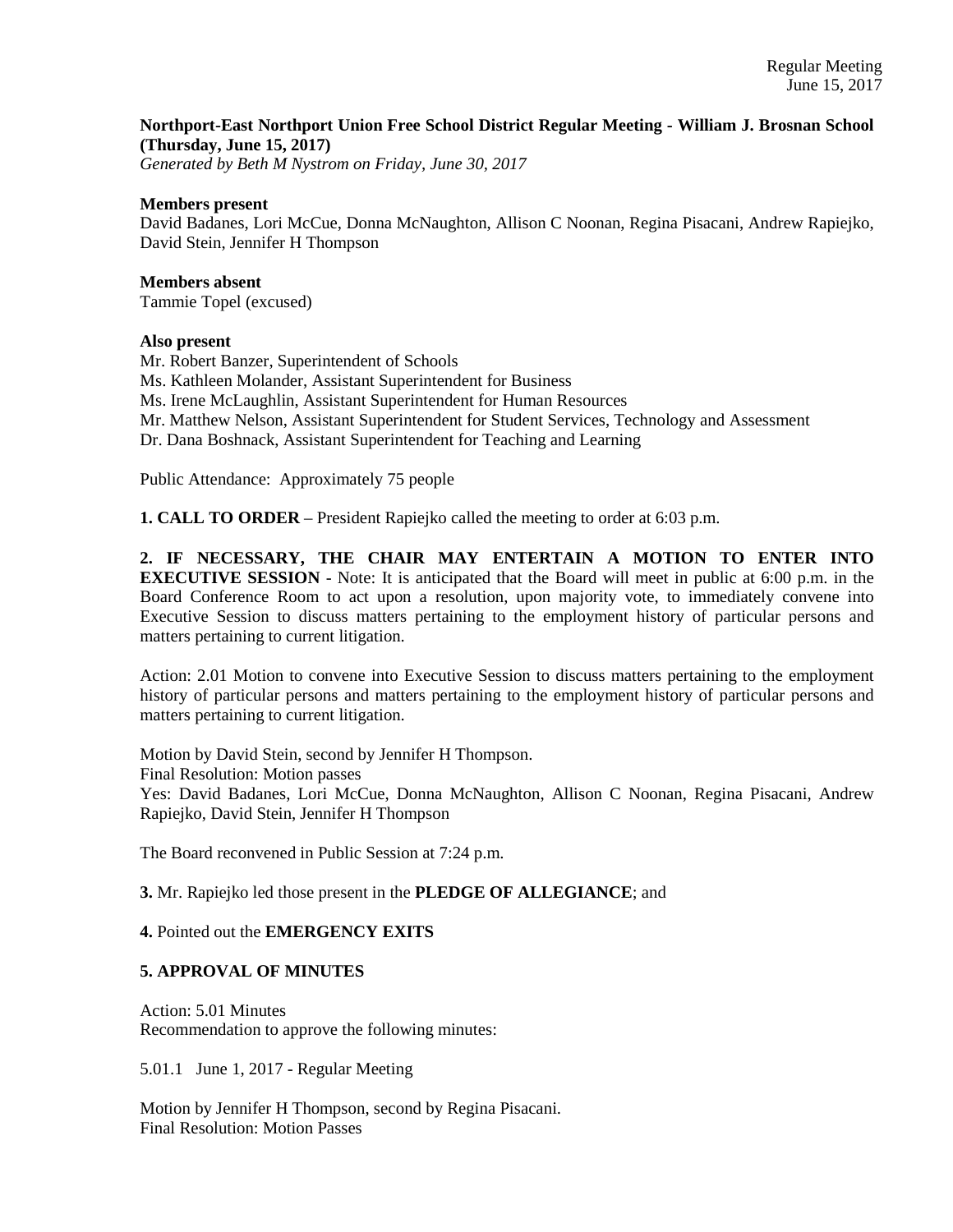Yes: David Badanes, Lori McCue, Donna McNaughton, Allison C Noonan, Regina Pisacani, Andrew Rapiejko, David Stein, Jennifer H Thompson

# **6. STUDENT AND STAFF RECOGNITION/ANNOUNCEMENTS FROM THE SUPERINTENDENT OF SCHOOLS**

Presentation: 6.01 Unified Basketball Team

The Board of Education recognized the following participants in the Unified Basketball Team:

Athletes: Jake Cardinale, Owen Conzone, Abigail Davis, Kyle Faltings, Justin Flood, Christopher Hall, Myles Kirchner, Justin McCoy, Connor Morgan, Matthew Neber, Nicholas Reale

Coach: Andrew D'Eloia

Video Production: Casey Bass, Gisselle Battaglia, Aidan Bryant, Melanie Schatz

Teacher: Peter May

Presentations: 6.02 Excellence in Civic Education Award

Mr. David Scott, Northport High School Social Studies Teacher, was recognized as a recipient of the Excellence in Civics Education Award for 2017 from the Federal Bar Association

Presentations: 6.03 Northport Senior High School – Reward School Recognition

Mr. Banzer presented a commendation to Mr. Daniel Danbusky, Northport High School Principal, for Northport Senior High School being named a Reward School for the 2017-2018 School Year by the State of New York Education Department

Action, Presentations: 6.04 Professional Achievement Awards

Recommendation to authorize payment of five \$500 awards in accord with the Board-UTN Collective Bargaining Agreement to the following teachers as Professional Achievement Awards for 2016-2017:

- Frank Doyle - Music Teacher, Northport High School

- Kimberly Collins, Science Teacher, Northport High School

- Margaret Minardi - Art Teacher, Northport High School

- Jennifer Levin - English Teacher, Northport High School

- Ellen McCarthy and Nicholas Hart - Music Teachers, Northport High School

Motion by David Badanes, second by Lori McCue.

Final Resolution: Motion Passes

Yes: David Badanes, Lori McCue, Donna McNaughton, Allison C Noonan, Regina Pisacani, Andrew Rapiejko, David Stein, Jennifer H Thompson

Presentations: 6.05 Celebration of Retirees

President Rapiejko recognized the following Retirees in the 2016-2017 School Year:

Edward Bach - Head Custodian, Northport Middle School - Years of Service: 17 years and 3 months Shelly Brischler - Elementary Teacher - 6th Grade, East Northport Middle School - Year of Service: 24 years

Ellen Comiskey - Special Education Teacher, Pulaski Road Elementary School - Years of Service: 27 years, 9 months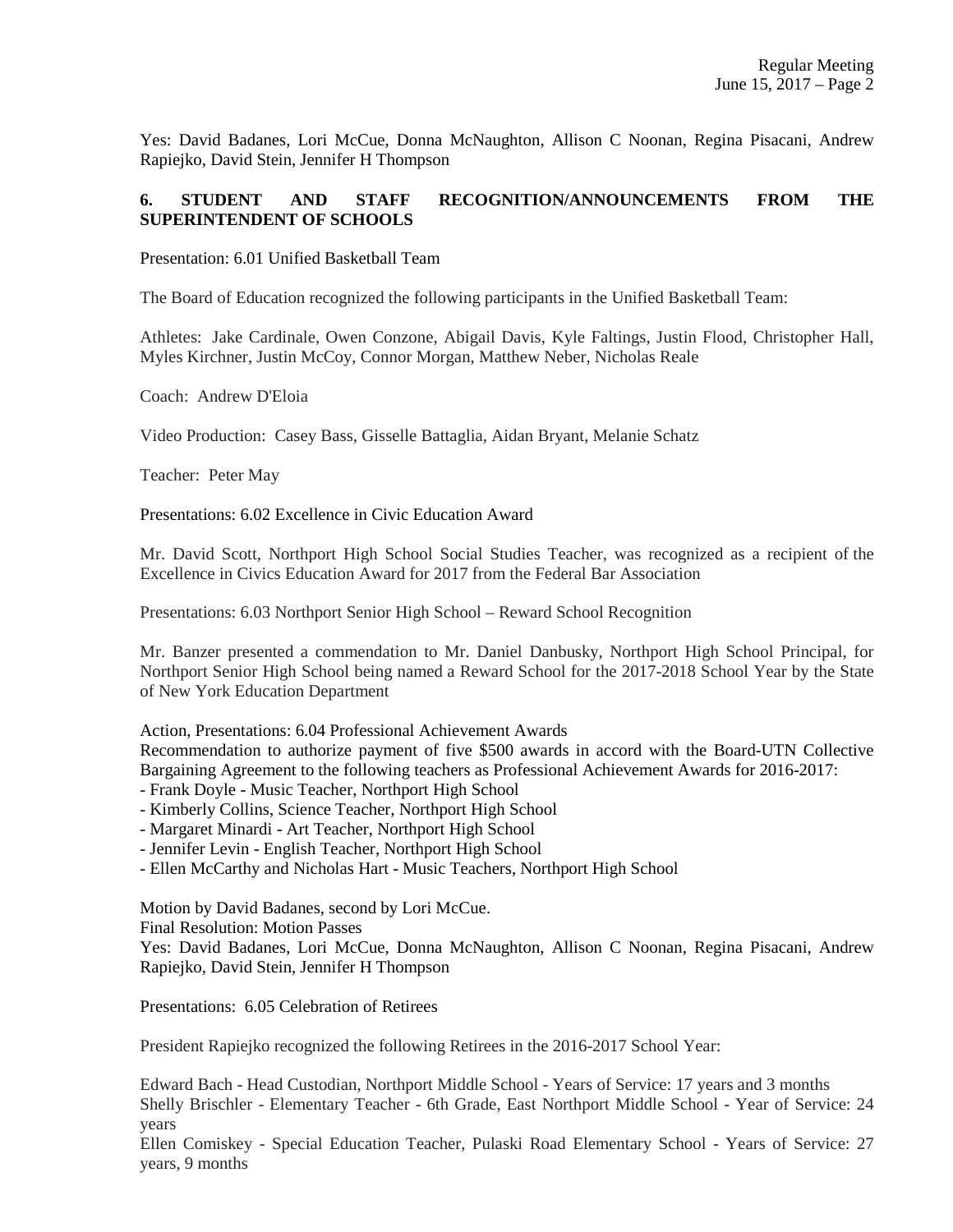Laura Foeppel - Teacher Aide, Bellerose Avenue Elementary School - Years of Service: 20 years, 4 months

Joseph Jencen - Custodian, William J. Brosnan School - Years of Service: 15 years, 8 months

Chris Koulermos - Painter/Maintenance, Districtwide - Years of Service: 29 years, 1 month

Maryanne LeHanke - Special Education Teacher, Ocean Avenue Elementary School - Years of Service: 28 years, 1 month

Diana McKenna - Lead Food Service Worker, Pulaski Road Elementary School - Years of Service: 10 years, 10 months

Margaret Minardi - Art Teacher, Northport High School - Years of Service: 28 years, 8 months

Angela Mislowack - Special Education/Social Studies Teacher, Northport High School - Years of Services: 17 years, 7 months

Charlotte Nau - Teacher Aide, Northport Middle School - Years of Service: 17 years, 1 month Linda O'Connor - Senior Clerk Typist, Special Education Department - Years of Service: 20 years Christl Olsen - Senior Clerk Typist, Counseling Center Northport High School - Years of Service: 13 years, 2 months

Elaine Persampire - Teacher Aide, East Northport Middle School - Years of Service: 28 years, 6 months

Anne Piatkowsky - Senior Clerk Typist, Personnel Specialist Human Resources - Years of Service: 22 years, 7 months

Eva Prianti - Lead Food Service Worker, Norwood Avenue Elementary School - Years of Service: 33 years, 7 months

Rosalie Turano - Teacher Aide, East Northport Middle School - Years of Service: 31 years, 4 months Janet Tures - Account Clerk, Community Services - Years of Service: 23 years, 9 months

Linda Van Yahres - Elementary Teacher, Pulaski Road Elementary School - Years of Service: 30 years Pamela Waldroup - Art Teacher, Northport High School - Years of Service: 31 years, 9 months

Action, Presentations: 6.06 Tenure Recipients

Recommendation to reorder the agenda and consider item 10.01 PAR, section A.

Motion by David Stein, second by Allison C Noonan

Final Resolution: Motion Passes

Yes: David Badanes, Lori McCue, Donna McNaughton, Allison C Noonan, Regina Pisacani, Andrew Rapiejko, David Stein, Jennifer H Thompson

#### Action:

Recommendation to approve agenda item 10.01, Section A.

Motion by Jennifer H Thompson, second by Regina Pisacani

Final Resolution: Motion Passes

Yes: David Badanes, Lori McCue, Donna McNaughton, Allison C Noonan, Regina Pisacani, Andrew Rapiejko, David Stein, Jennifer H Thompson

The Board recognized the following tenure recipients:

Erin Harrison, Elementary Teacher, Dickinson Avenue Elementary School Amy Lang, Elementary Teacher, Ocean Avenue Elementary School Kerri Tordi, English Teacher, Northport High School

President Rapiejko recognized Board Trustees Regina Pisacani and Jennifer Thompson for their dedicated service to the Northport-East Northport School District and presented them with plaques.

At 8:00 p.m., President Rapiejko announced that there will be a ten minute recess to enjoy cake in honor of the tenure recipients, retirees and Trustee Pisacani and Trustee Thompson.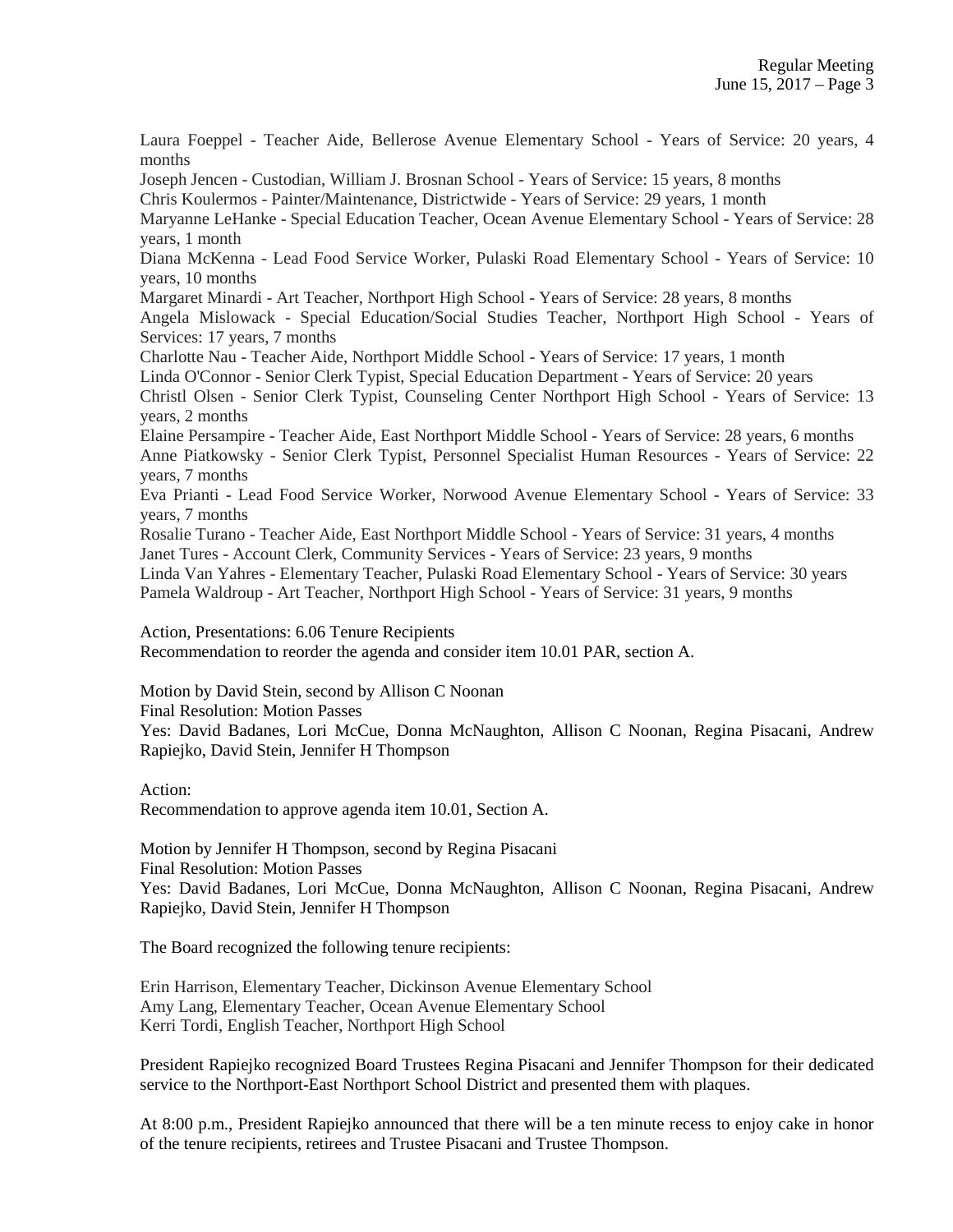At 8:15 p.m. the Board reconvened in public session.

Information: 6.07 Upcoming Meetings

The Board President reviewed the upcoming meetings of June  $20<sup>th</sup>$ , July 6<sup>th</sup> and August  $24<sup>th</sup>$ .

Superintendent Banzer stated that the New York State Department of Health report regarding the testing at Northport Middle School has been posted on the District's website. The target date for testing is June  $24<sup>th</sup>$ for the classrooms in K wing as well as the warehouse below. The recommendations the NYSDOH had given have been implemented. Mr. Banzer stated that a report regarding concerns in 2011 has created questions and he is working to get answers to those questions and have a complete understanding of that situation. Mr. Banzer stated that he understands the concerns and he has the same concerns and gave an assurance that he is working to get to the bottom of it and have answers to the questions being asked. Mr. Banzer stated that information will be shared and will be posted on the website.

**7. COMMUNICATIONS** - Please Note: This is the opportunity for persons who had written letters to the Board to speak to the Board regarding the issues raised in their communications. Speakers are asked to keep their comments brief, and to speak no longer than 5 minutes.

**8. PUBLIC COMMENT/PARTICIPATION** - Please Note: Community members are invited to share their questions, comments, or concerns with the School Board. When speaking, citizens should state their name and address for the record and limit their presentation to 5 minutes. Where possible, the Board will answer factual questions immediately. A written response may be provided when information is not available. If a response would involve discussion of Board Policy or decisions which might be of interest to citizens not present at the meeting, the Board may place the item on a future meeting agenda.

Name Comment

Shawne Albero Stated that the issues with the air quality at Northport Middle School are deeply Parent personal. Ms. Albero read a letter to the Board asking questions regarding the air quality complaint in 2011 and the one in April of 2017.

Mr. Banzer requested that Ms. Albero send her questions to him and he will look into her concerns.

Tara Mackey Asked why only K wing was tested and not the entire school and inquired about Parent testing for mold. Ms. Mackey states she does not want her child sent back to the middle school in September if the school is not tested. Ms. Mackey asked if the New York State Department of Education was notified.

Mr. Banzer stated that the source of concern was K wing and stated that he will look into the role of the NYSDOE

Nance Forrest Stated that the summer music program is going to be held at Northport Middle Parent School and she is not comfortable sending her child to it. Ms. Forrest stated that the entire school needs to be tested and more than one agency should be brought in to do the testing.

Mr. Banzer stated that he will look into relocating the summer music program.

Melissa Stratigos Asked what the costs are associated with the identification, removal and storage Parent of the VOCs thus far.

Mr. Banzer stated he will get the information requested.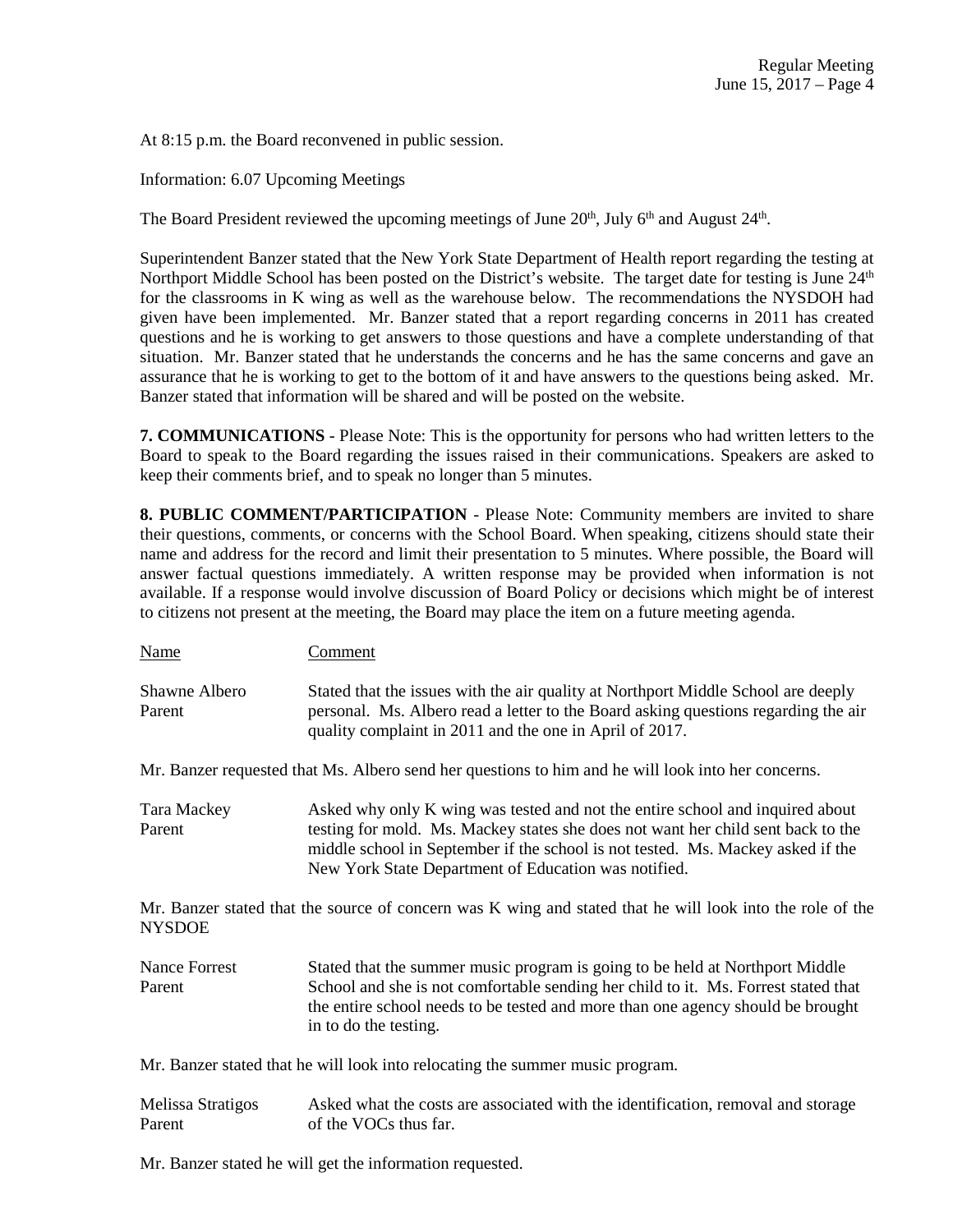| Tina Holihan | Asked several questions regarding Northport Middle School including the       |
|--------------|-------------------------------------------------------------------------------|
| Parent       | hesitation to test, closing of K wing, hazardous materials stored, OSHA       |
|              | regulations and safety data sheets. Ms. Holihan asked how parents of children |
|              | who fell ill by the exposure should handle this matter.                       |

Mr. Banzer stated that the District is receiving guidance from the New York State Department of Health and that students in the classroom affected were immediately removed. The District consulted with the health and safety office immediately and the contracted with Enviroscience. Parents who have a concern should bring their child to the doctor.

## **9. SPECIAL REPORTS**

Report: 9.01 Child Nutrition Program

Mr. Jim Bigley of HMB Consultants presented the Summary of the Operational and Financial Assessment report of the Child Nutrition Program. Mr. Bigley stated that within the report were numerous recommendations with the intent to make the most positive impact on the Child Nutrition Program as a whole, improve student satisfaction, increase meal participation and lower costs.

Mr. Bigley reviewed the findings stating that overall most areas are in compliance with the USDA Final Rule Standards and "All Foods Sold in Schools" guidelines throughout the District. There are some areas that need to be focused on with further training, specifically with the "Offer vs. Serve" program. Mr. Bigley noted that the Food Service Director has already addressed this and many other topics with the staff members.

Mr. Bigley reviewed the financial overview, the immediate corrective action plan, recommendations, menu enhancements, lucky tray day, breakfast promotions, deli and Panini promotions, and thinking outside the box.

Mr. Bigley reviewed the positive initial results as evidenced by the immediate increase in meals at both breakfast and lunch. Professional Development was recommended for the Food Service Director to attend USDA and SED sponsored webinars, conferences, workshops, etc. and to consider sending one or two cooks per year to the SED sponsored Summer Professional Cooking Workshop.

In conclusion, Mr. Bigley stated that the Food Service Director has identified each objective within the assessment and has created weekly/monthly goals. Through regular scheduled training, the Child Nutrition staff will promote complete breakfast and lunch meals, which will assist in making the Child Nutrition Program a viable and financially sound program. With continued dedication, determination and follow-through of the recommendations, the District will continue to realize even more positive results.

There was a brief discussion and the Board thanked Mr. Bigley for his very informative report.

Report: 9.02 Honors Designation Committee Report

Dr. Dana Boshnack, Assistant Superintendent for Teaching and Learning stated that the committee consisted of herself, Cynthia Fitzgerald, Director of Student Support Services, Daniel Danbusky, Northport High School Principal, Assistant Principals Shannon Dantuono and Terrence Hinson, School Counselors Jenny Konop and Mary Ann Powers, and teachers Kerri Titone and Kerry Hagar.

Honors designation will be as follows: A Valedictorian and Salutatorian will be determined. Students who transfer to Northport High School must complete four semesters to be eligible to earn the honor of Valedictorian or Salutatorian. All calculations will be determined after six semesters using the weighted G.P.A. Honors designations will include the top 15% of the class: Summa Cum Laude =  $2\%$ , Magna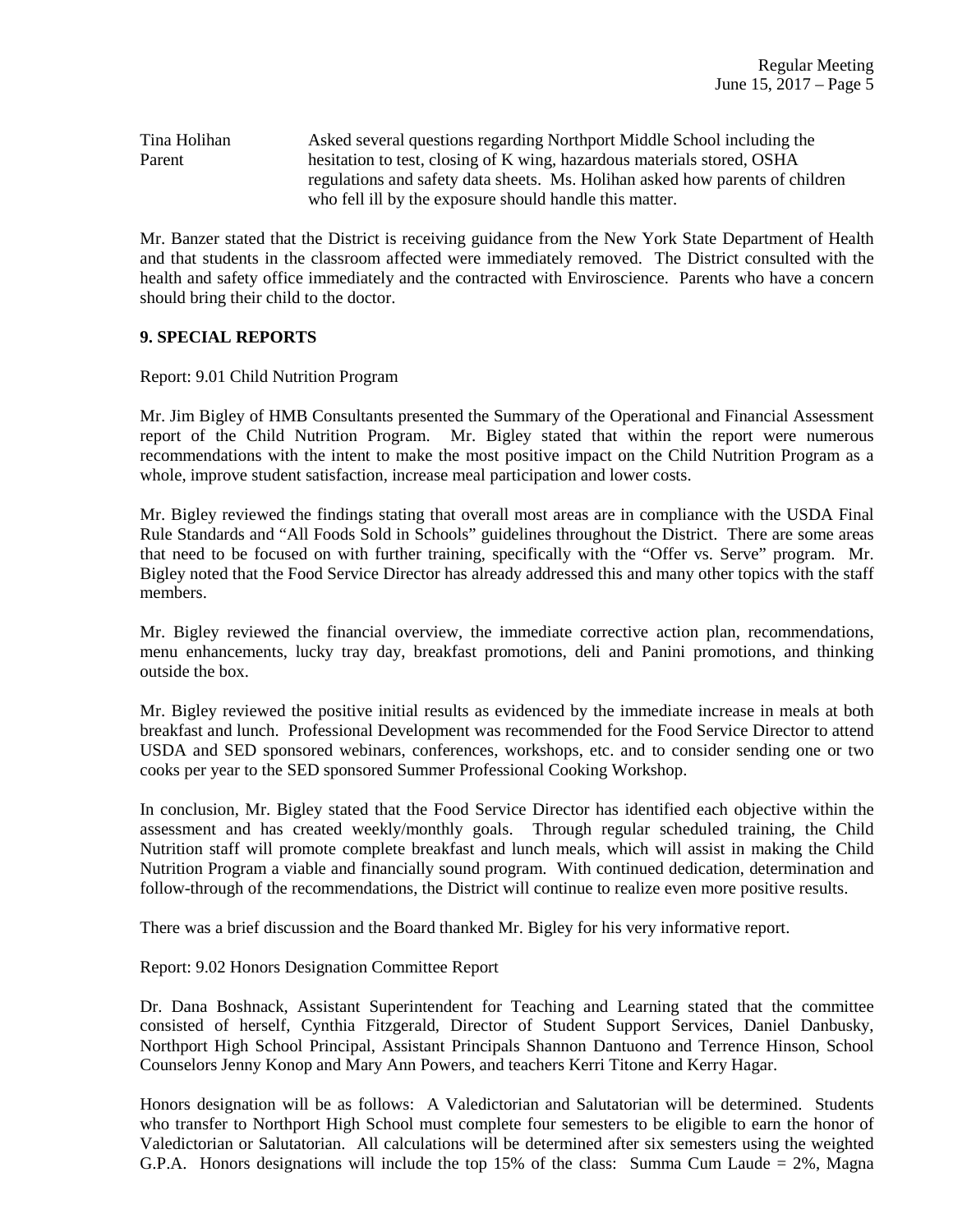Cum Laude  $= 5\%$ , Cum Laude  $= 8\%$ . The Honors Designation will be provided on the High School Profile. A student committee in the fall of 2017 will determine how the Honors Designation will be acknowledged by either graduation honor cords or medal, etc.

## **10. SUPERINTENDENT'S REPORT, GENERAL - FOR BOARD ACTION**

Action: 10.01 Personnel Actions Report Recommendation to approve the attached Personnel Actions Report

Motion by Jennifer H Thompson, second by Donna McNaughton. Final Resolution: Motion Passes Yes: David Badanes, Lori McCue, Donna McNaughton, Allison C Noonan, Regina Pisacani, Andrew Rapiejko, David Stein, Jennifer H Thompson

Action: 10.02 Professional Development Plan Update Recommendation to approve the 2017-2018 Professional Development Plan Update

Motion by Jennifer H Thompson, second by Donna McNaughton. Final Resolution: Motion Passes Yes: David Badanes, Lori McCue, Donna McNaughton, Allison C Noonan, Regina Pisacani, Andrew Rapiejko, David Stein, Jennifer H Thompson

Action: 10.03 Textbook Recommendation to receive for a first read the following textbook:

The Sparkfun Guide to Processing, Derek Runberg, No Starch Press, 2015, Principles of Information Technology, Grades 9-12

Motion by Jennifer H Thompson, second by Donna McNaughton. Final Resolution: Motion Passes Yes: David Badanes, Lori McCue, Donna McNaughton, Allison C Noonan, Regina Pisacani, Andrew Rapiejko, David Stein, Jennifer H Thompson

Action: 10.04 Reaffirm Board Policies Recommendation to reaffirm the following Board of Education Policies which are legally required to be reviewed annually:

10.04.1 Policy #1900 - "Title I Parental Involvement" 10.04.2 Policy #5310 - "Code of Conduct" 10.04.3 Policy #6240 - "Investments" 10.04.4 Policy #6700 - "Purchasing"

Motion by Jennifer H Thompson, second by Donna McNaughton. Final Resolution: Motion Passes Yes: David Badanes, Lori McCue, Donna McNaughton, Allison C Noonan, Regina Pisacani, Andrew Rapiejko, David Stein, Jennifer H Thompson

#### **11. SUPERINTENDENT'S REPORT, FINANCIAL - FOR BOARD ACTION**

Action: 11.01 Westchester County Contract #RFB-WC-15128 for Police Vehicles (for security vehicle) Recommendation to approve the following resolution authorizing piggybacking on the Westchester County Contract #RFB-WC-15182 for Police Vehicles (for security vehicle):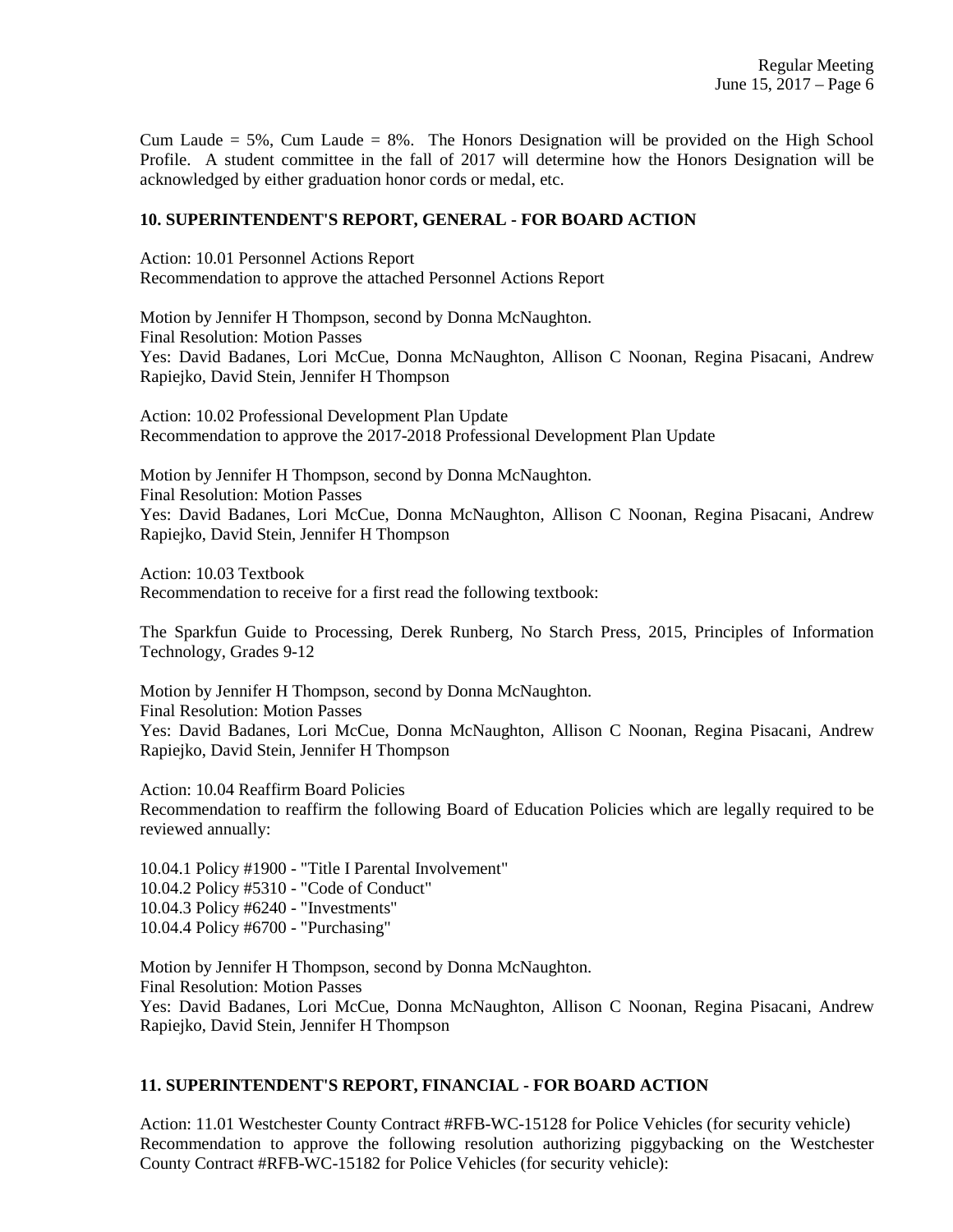"WHEREAS, the WESTCHESTER COUNTY has made available to other municipalities a contract for police vehicles; and

WHEREAS, said contract for police vehicles was let for bid consistent with the requirements of General Municipal Law, section 103; and

WHEREAS, the Northport-East Northport U.F.S.D. is permitted to utilize said contract in accordance with the terms and conditions of the bid and requirements of General Municipal Law, section 103; and

NOW, THEREFORE, BE IT RESOLVED, that the Board of Education hereby authorizes the purchase of police vehicles from Westchester County, in accordance with the requirements of General Municipal Law, section 103."

Motion by David Badanes, second by Jennifer H Thompson.

Final Resolution: Motion Passes

Yes: David Badanes, Lori McCue, Donna McNaughton, Allison C Noonan, Regina Pisacani, Andrew Rapiejko, David Stein, Jennifer H Thompson

Action: 11.02 Health Services Contracts

Recommendation to authorize the Board President to sign contracts with the following school districts to provide health services for Northport-East Northport students attending school in that district during the 2016-2017 school year:

- 11.02.1 Hauppauge Public Schools, three (3) students attending Ivy League School,  $\omega$  \$971.29 = \$2,913.87
- 11.02.2 Bellmore Union Free School District, three (3) student attending St. Elizabeth Ann Seton @ \$1,037.67, totaling \$3,113.01

Motion by David Badanes, second by Jennifer H Thompson.

Final Resolution: Motion Passes

Yes: David Badanes, Lori McCue, Donna McNaughton, Allison C Noonan, Regina Pisacani, Andrew Rapiejko, David Stein, Jennifer H Thompson

Action: 11.03 New York State Bar Association Grant

Recommendation to approve a grant application from the New York State Bar Association in the amount of \$5,135.88 to be used to support the expenses related to the 2017 Annual Law and Civic Education Summer Institute conducted in partnership between the District's Law-Related Education Program (Project PATCH) and the Law, Youth and Citizenship Program of the New York State Bar Association

Motion by David Badanes, second by Jennifer H Thompson. Final Resolution: Motion Passes Yes: David Badanes, Lori McCue, Donna McNaughton, Allison C Noonan, Regina Pisacani, Andrew Rapiejko, David Stein, Jennifer H Thompson

Action: 11.04 Greenburg-North Castle UFSD

Recommendation to approve a 2016-2017 Agreement and a 2017-2018 Agreement between the Northport-East Northport Union Free School District and Greenburgh-North Castle Union Free School District (Spec. Ed.)

Motion by David Badanes, second by Jennifer H Thompson. Final Resolution: Motion Passes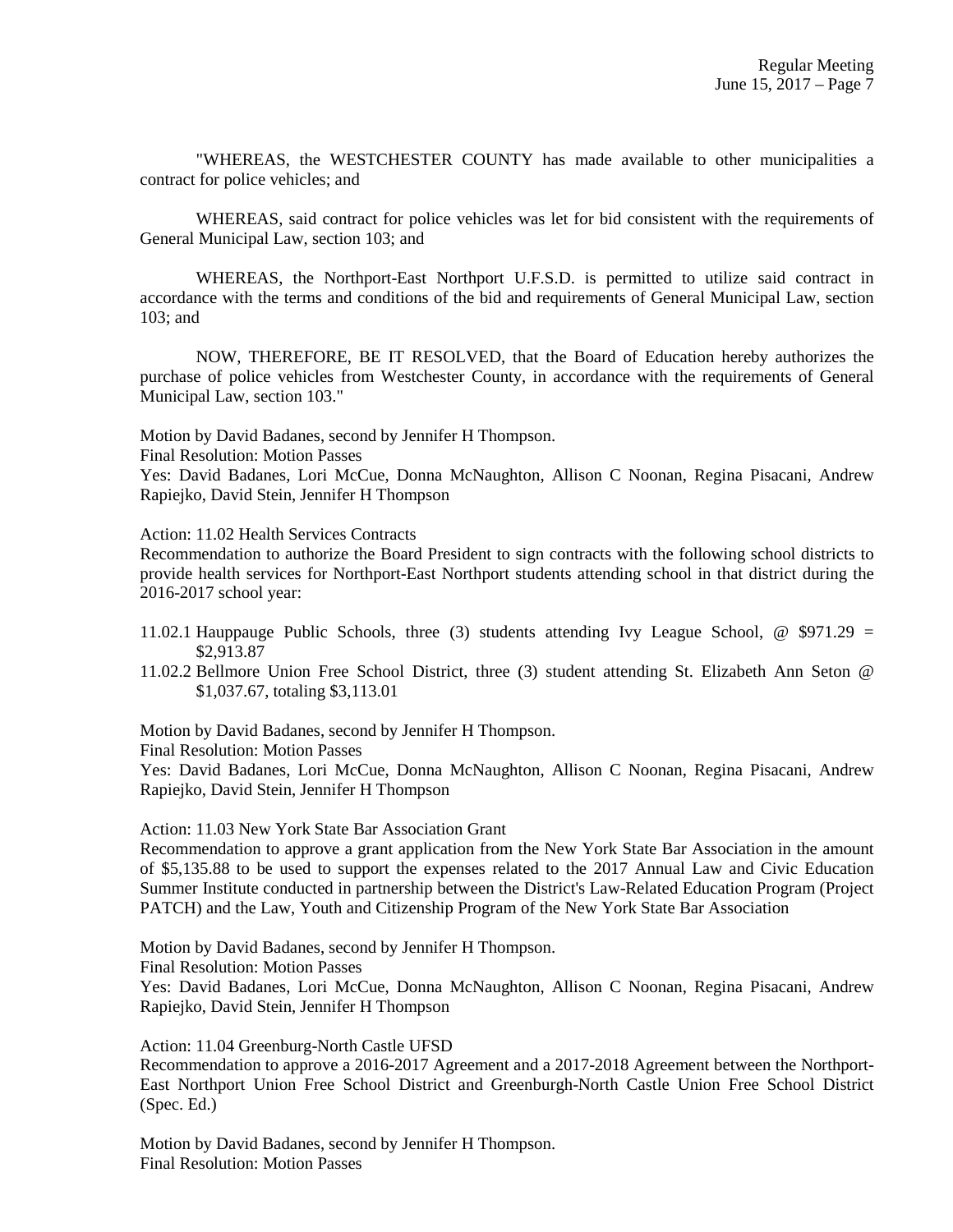Yes: David Badanes, Lori McCue, Donna McNaughton, Allison C Noonan, Regina Pisacani, Andrew Rapiejko, David Stein, Jennifer H Thompson

Action: 11.05 Donations

Recommendation to receive the following donations to the District:

11.05.1 \$826.00 from the East Northport Middle School Clash of Classes Fundraiser to the Leslie Spanko Memorial Scholarship

Motion by David Badanes, second by Jennifer H Thompson. Final Resolution: Motion Passes Yes: David Badanes, Lori McCue, Donna McNaughton, Allison C Noonan, Regina Pisacani, Andrew Rapiejko, David Stein, Jennifer H Thompson

Action: 11.06 Monthly Revenue and Budget Status Report - School Lunch Fund Recommendation to approve the Monthly Revenue and Budget Status Report - School Lunch Fund for the Month Ending April 30, 2017

Motion by David Badanes, second by Jennifer H Thompson. Final Resolution: Motion Passes Yes: David Badanes, Lori McCue, Donna McNaughton, Allison C Noonan, Regina Pisacani, Andrew Rapiejko, David Stein, Jennifer H Thompson

Action: 11.07 School Lunch Profit and Loss Recommendation to approve the School Lunch Profit and Loss Statement for the Month Ending April 30, 2017

Motion by David Badanes, second by Jennifer H Thompson. Final Resolution: Motion Passes Yes: David Badanes, Lori McCue, Donna McNaughton, Allison C Noonan, Regina Pisacani, Andrew Rapiejko, David Stein, Jennifer H Thompson

Action: 11.08 Omni Renewal Services Agreement

Recommendation to approve an Agreement between the Northport-East Northport Union Free School District and The OMNI Group as third party administrator of the District's 403(b) Plan for the 2017-2018 school year

Motion by David Badanes, second by Jennifer H Thompson. Final Resolution: Motion Passes

Yes: David Badanes, Lori McCue, Donna McNaughton, Allison C Noonan, Regina Pisacani, Andrew Rapiejko, David Stein, Jennifer H Thompson

Action: 11.09 Urban Studies Field Trip Donation Recommendation to approve the following resolution:

"BE IT RESOLVED, that the Board of Education hereby gratefully accepts a donation of \$441 from Northport-East Northport residents whose names are more fully set forth in the attached document, for the purposes of covering the cost of transportation for the Northport High School Urban Studies class field trip on May 25, 2017 and increase the 2016-2017 budget code A2110.4161.30.2903 by \$441 for this purpose.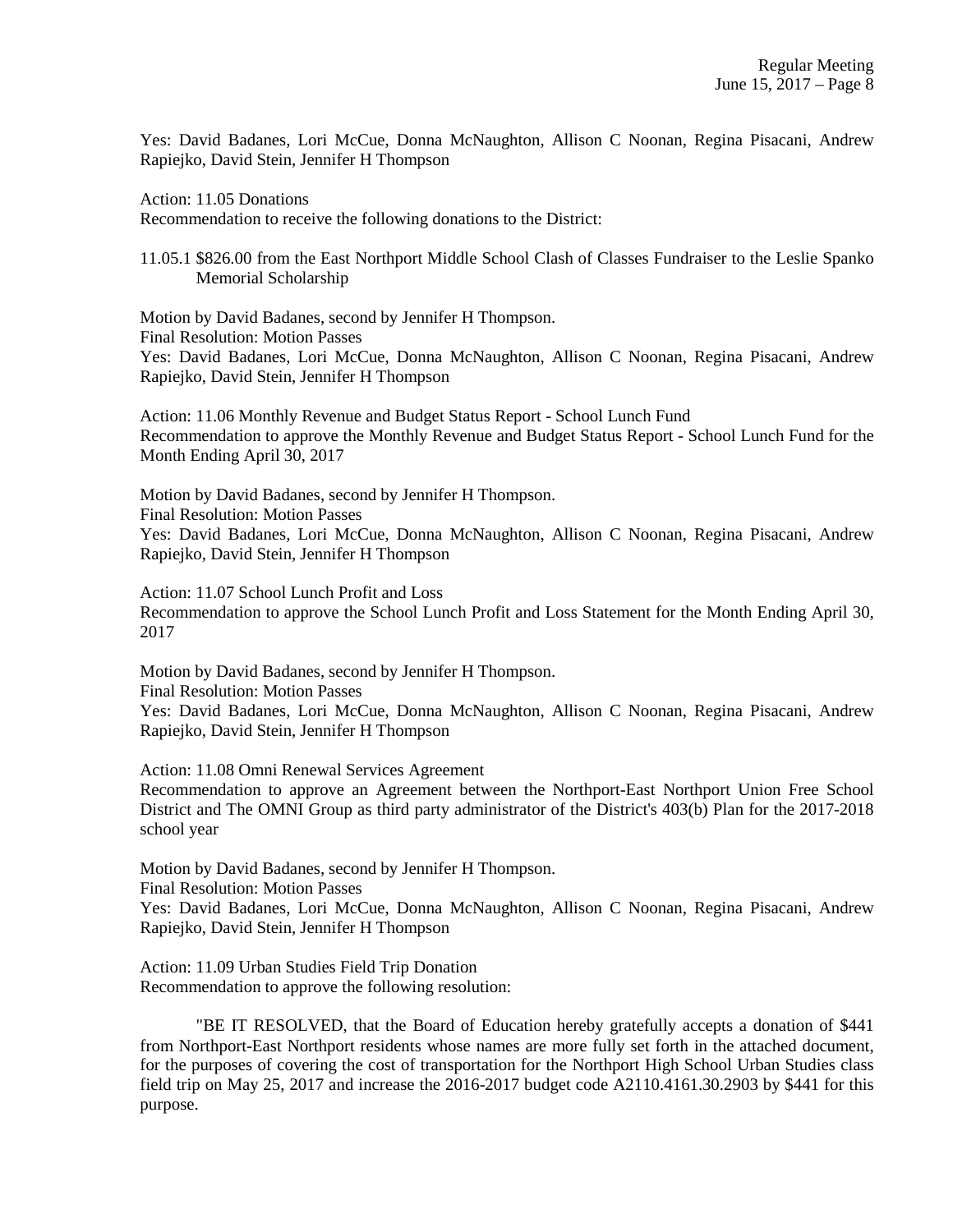BE IT RESOLVED, that the Board of Education hereby approves an increase in the revenue code A2705 of the 2016-2017 budget by \$441 with the understanding that this increase in revenue is the result of donations from Northport-East Northport residents."

Motion by David Badanes, second by Jennifer H Thompson.

Final Resolution: Motion Passes

Yes: David Badanes, Lori McCue, Donna McNaughton, Allison C Noonan, Regina Pisacani, Andrew Rapiejko, David Stein, Jennifer H Thompson

Action: 11.10 Resolution to Fund Retirement Contribution Reserve Recommendation to approve the following resolution:

"BE IT RESOLVED, that the Board of Education approves the funding of the Retirement Contribution Reserve Fund by a transfer of unassigned fund balance in an amount not to exceed \$500,000"

Motion by Jennifer H Thompson, second by Donna McNaughton. Final Resolution: Motion Passes Yes: David Badanes, Lori McCue, Donna McNaughton, Allison C Noonan, Regina Pisacani, Andrew

Action: 11.11 Resolution to Fund Workers' Compensation Reserve Recommendation to approve the following resolution:

Rapiejko, David Stein, Jennifer H Thompson

"BE IT RESOLVED, that the Board of Education approves the funding of the Workers' Compensation Reserve Fund by a transfer of unassigned fund balance in an amount not to exceed \$1,951,935"

Motion by Jennifer H Thompson, second by Donna McNaughton. Final Resolution: Motion Passes

Yes: David Badanes, Lori McCue, Donna McNaughton, Allison C Noonan, Regina Pisacani, Andrew Rapiejko, David Stein, Jennifer H Thompson

Action: 11.12 Resolution to Fund Employee Benefit Accrued Liability Reserve Recommendation to approve the following resolution:

"BE IT RESOLVED, that the Board of Education approves the funding of the Employee Benefit Accrued Liability Reserve by a transfer of unassigned fund balance in an amount not to exceed \$885,100."

Motion by Jennifer H Thompson, second by Donna McNaughton.

Final Resolution: Motion Passes

Yes: David Badanes, Lori McCue, Donna McNaughton, Allison C Noonan, Regina Pisacani, Andrew Rapiejko, David Stein, Jennifer H Thompson

Action: 11.13 Approval of Capital Referendum Recommendation to approve the following resolution:

"BE IT RESOLVED, that in accordance with the 2017-2018 Proposition No. 2 requesting public approval to expend \$1,557,500 from the 2008 Capital Reserve Fund and the 2012 Capital Reserve Fund, the Board of Education approve an increase in the 2016-2017 budget code A9950.9002.00.8300 by \$1,557,500 for the purpose of transferring \$1,577,500 from the General Fund 2008 Capital Reserve Fund and the General Fund 2012 Capital Reserve Fund to the Capital Fund."

Motion by Jennifer H Thompson, second by Donna McNaughton.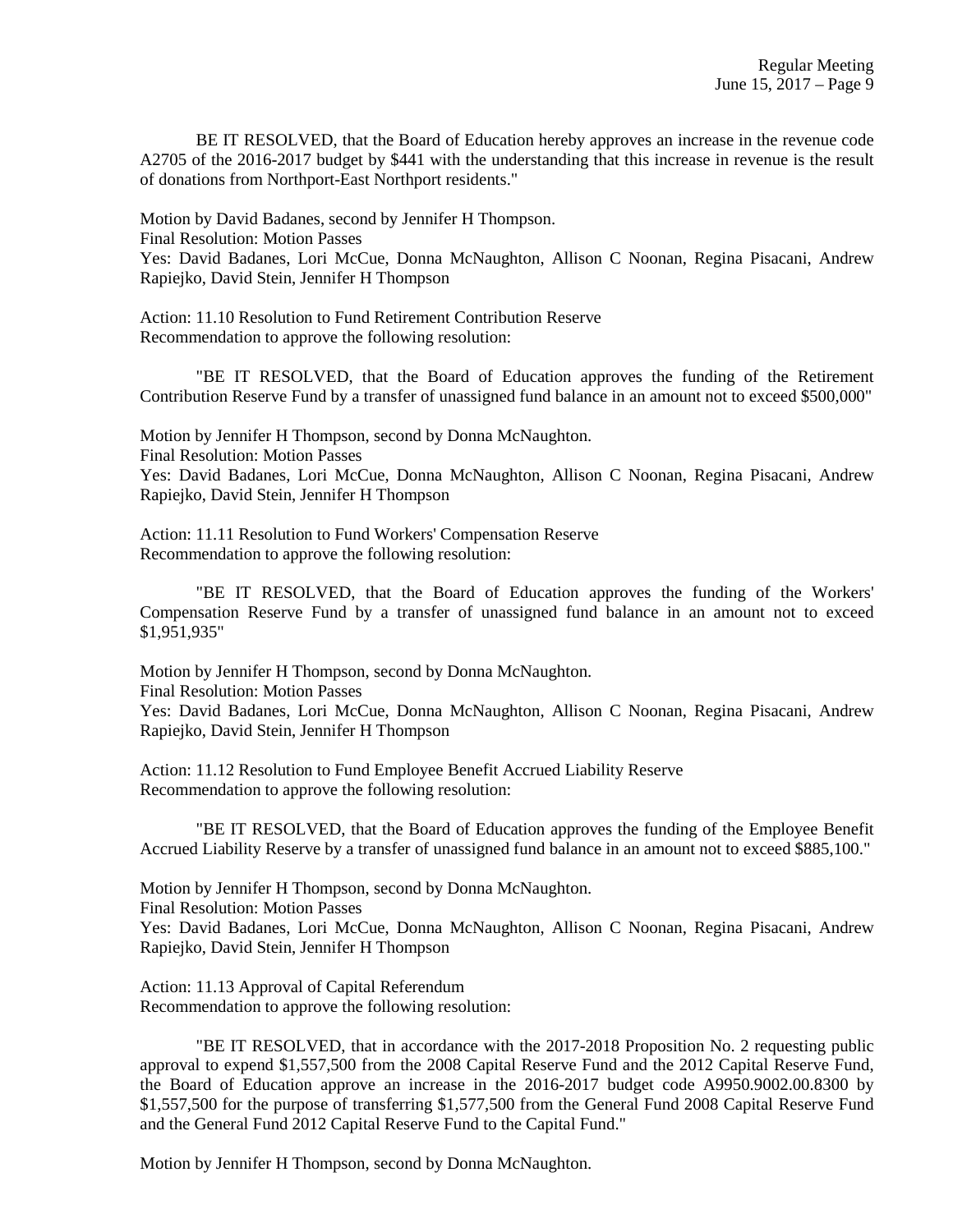Final Resolution: Motion Passes

Yes: David Badanes, Lori McCue, Donna McNaughton, Allison C Noonan, Regina Pisacani, Andrew Rapiejko, David Stein, Jennifer H Thompson

Action: 11.14 Resolution to Fund Capital Reserve Established in 2012 Recommendation to approve the following resolution:

"BE IT RESOLVED, that in accordance with the September 19, 2012 Proposition No. 2 establishing a Capital Reserve Fund known as "Capital Reserve II Fund", the Board of Education approves the funding of said reserve fund by a transfer of unassigned fund balance in an amount not to exceed \$1,500,000."

Motion by Jennifer H Thompson, second by Donna McNaughton. Final Resolution: Motion Passes Yes: David Badanes, Lori McCue, Donna McNaughton, Allison C Noonan, Regina Pisacani, Andrew Rapiejko, David Stein, Jennifer H Thompson

Action: 11.15 Resolution to Fund Capital Reserve Established in 2008 Recommendation to approve the following resolution:

"BE IT RESOLVED, that in accordance with the 2008-2009 Proposition No. 3 establishing a Capital Reserve Fund, the Board of Education approves the funding of said reserve fund by a transfer of unassigned fund balance in an amount not to exceed \$600,000."

Motion by Jennifer H Thompson, second by Donna McNaughton. Final Resolution: Motion Passes Yes: David Badanes, Lori McCue, Donna McNaughton, Allison C Noonan, Regina Pisacani, Andrew Rapiejko, David Stein, Jennifer H Thompson

Action: 11.16 Transfer of General Fund Appropriations Recommendation to approve Transfer of General Fund Appropriations in the fiscal year 2016-2017

Motion by Jennifer H Thompson, second by Donna McNaughton. Final Resolution: Motion Passes Yes: David Badanes, Lori McCue, Donna McNaughton, Allison C Noonan, Regina Pisacani, Andrew Rapiejko, David Stein, Jennifer H Thompson

Action: 11.17 Long Island School Nutrition Directors Association Cooperative Bid Recommendation to approve the following resolution:

"WHEREAS, it is the plan of a number of public school districts in Nassau/Suffolk Counties, New York to bid jointly on selected Food Service Commodities, Food and Food Service Supplies for the 2017- 2018 school year.

WHEREAS, Northport-East Northport District is desirous of participating with other districts in Nassau/Suffolk Counties in the joint bidding of the commodities mentioned above as authorized by General Municipal Law, Section 119-0 and,

WHEREAS, Northport-East Northport District wishes to appoint a committee to assume the responsibility for drafting of specification, advertising bids, accepting and opening bids, reporting the results to the boards of education and making recommendations thereon; therefore,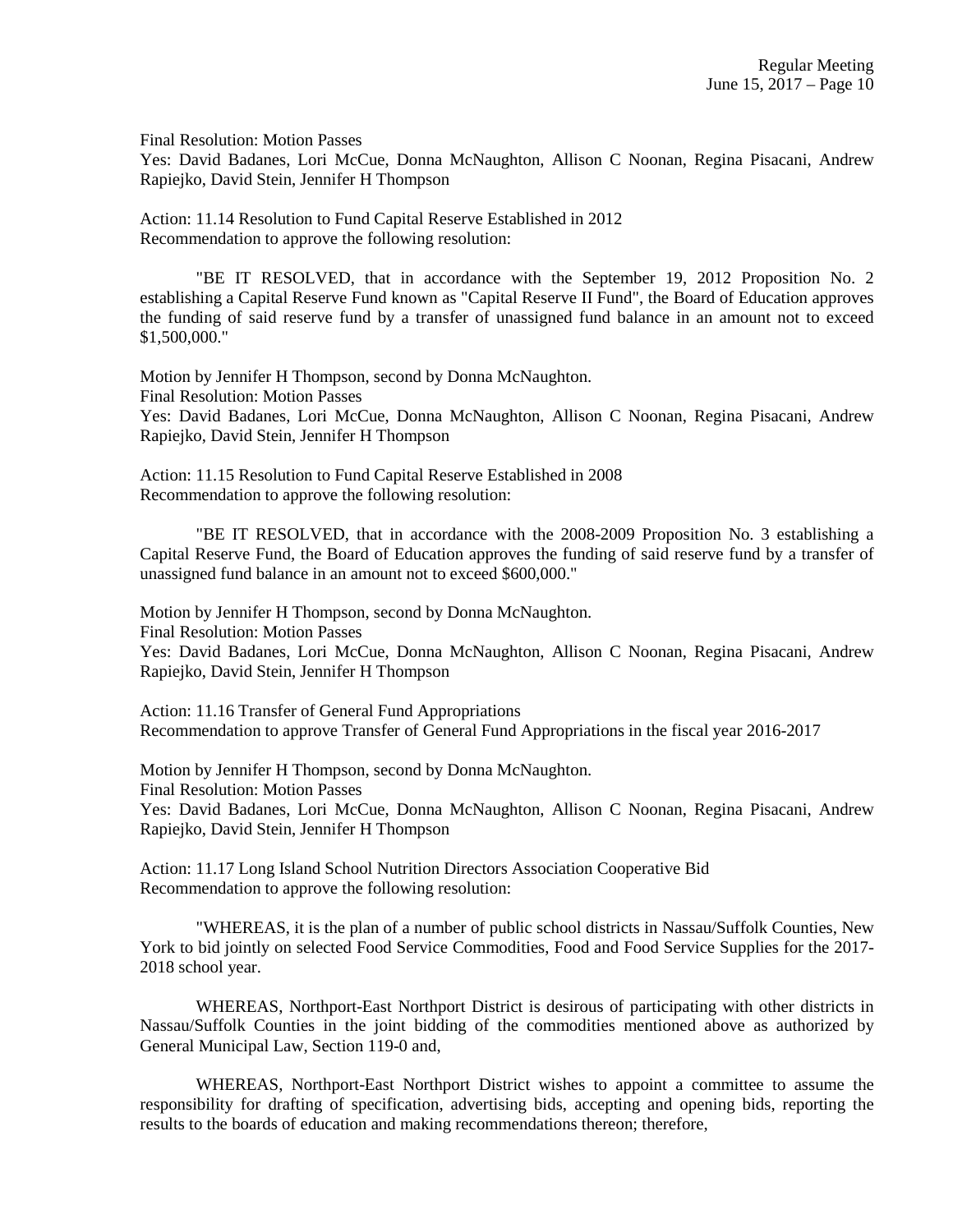BE IT RESOLVED, that the Board of Education of Northport-East Northport District hereby appoints Long Island School Nutrition Directors Association Cooperative Bid Committee to represent it in all matters related above, and,

BE IT FURTHER RESOLVED, that Northport-East Northport District's Board of Education authorized the above-mentioned committee to represent it in all matters leading up to the entering into a contract for the purchase of the above-mentioned commodities, and,

BE IT FURTHER RESOLVED, that Northport-East Northport District's Board of Education agrees to assume its equitable share of the costs of the cooperative bidding, and

BE IT FURTHER RESOLVED, that Northport-East Northport District's Board of Education agrees (1) to abide by majority decisions of the participating districts on quality standards, (2) that unless all bids are rejected, it will award contracts according to the recommendation of the committee; (3) that after award of contract(s), it will conduct all negotiations directly with the successful bidder(s)."

Motion by Jennifer H Thompson, second by Donna McNaughton.

Final Resolution: Motion Passes

Yes: David Badanes, Lori McCue, Donna McNaughton, Allison C Noonan, Regina Pisacani, Andrew Rapiejko, David Stein, Jennifer H Thompson

Action: 11.18 Brookhaven Science Associates, LLC

Recommendation to approve a Non-Proprietary User Agreement between the Brookhaven Science Associates, LLC and the Northport-East Northport Union Free School District for analyzing rock samples at the BNL National Synchotron Light Source (NSLS) II (NHS)

Motion by Jennifer H Thompson, second by Donna McNaughton.

Final Resolution: Motion Passes

Yes: David Badanes, Lori McCue, Donna McNaughton, Allison C Noonan, Regina Pisacani, Andrew Rapiejko, David Stein, Jennifer H Thompson

Action: 11.19 Transfer of General Fund Appropriations Recommendation to approve Transfer of General Fund Appropriations in the Fiscal Year 2016-2017

Motion by Jennifer H Thompson, second by Donna McNaughton. Final Resolution: Motion Passes Yes: David Badanes, Lori McCue, Donna McNaughton, Allison C Noonan, Regina Pisacani, Andrew Rapiejko, David Stein, Jennifer H Thompson

## **12. SUPERINTENDENT'S REPORT - FOR INFORMATION ONLY**

Information: 12.01 Budget Transfers for the period May 24, 2017 through June 2, 2017 - As per Board Policy #6150, all transfers between salary codes up to \$25,000 and transfers between all other codes up to \$10,000 are to be reported to the Board of Education as an information item

Action: Recommendation to approve a motion to extend the meeting.

Motion by David Badanes, second by Regina Pisacani

Final Resolution: Motion Passes

Yes: David Badanes, Lori McCue, Donna McNaughton, Allison C Noonan, Regina Pisacani, Andrew Rapiejko, David Stein, Jennifer H Thompson

At 10:30 p.m. the meeting was extended.